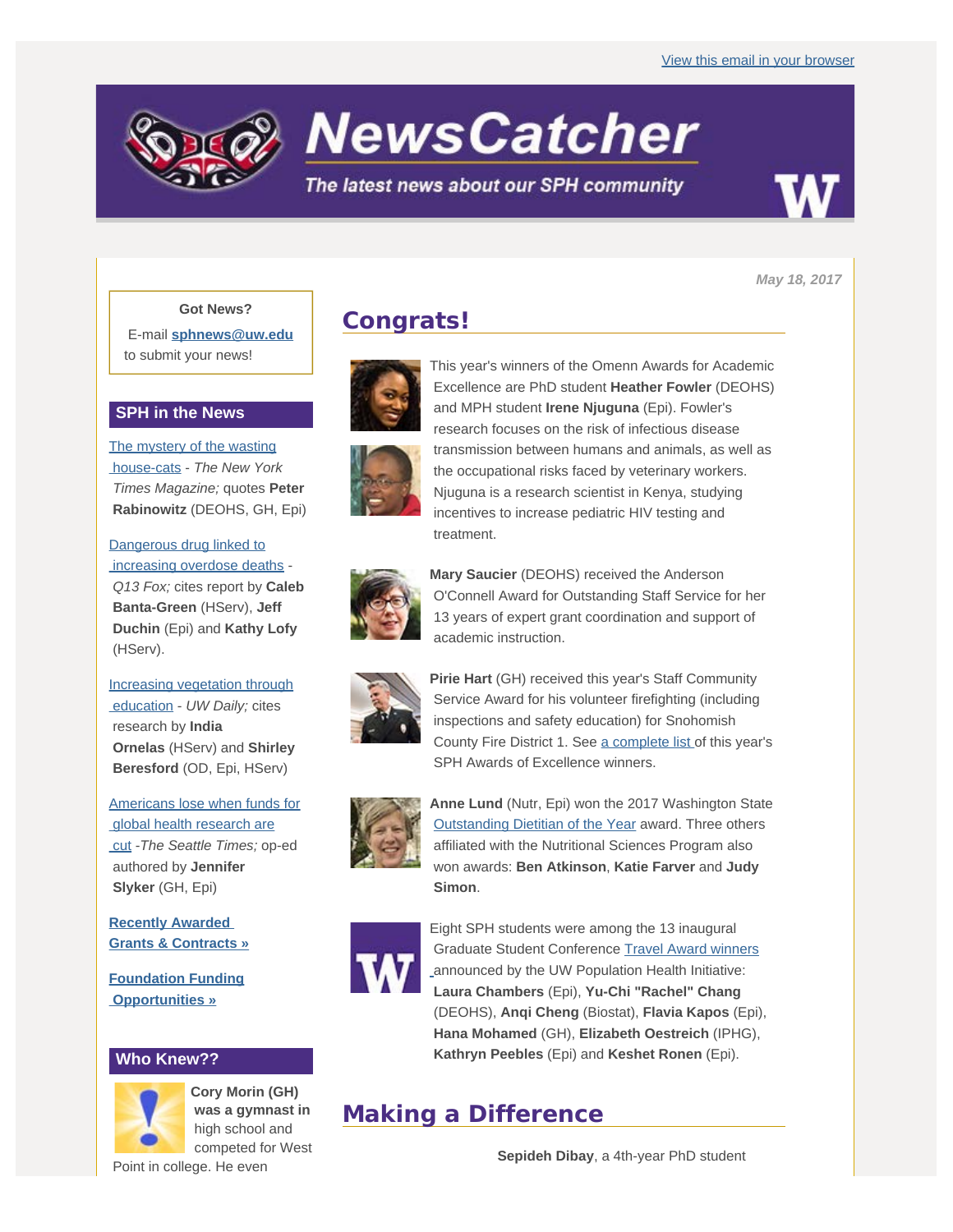qualified for the 2003 NCAA Championships on the high bar and pommel horse. Morin still practices gymnastics today. He often works out with the UW Men's Club Gymnastics Team.

#### **On the Calendar**

**May 20, 11am-3pm** [Husky Help & Hope Walk 2017 -](http://engage.washington.edu/site/R?i=9DEsJGA_PiRRSr06k-PqRw)  [Walk for Suicide Prevention and](http://engage.washington.edu/site/R?i=9DEsJGA_PiRRSr06k-PqRw) **Awareness** 

**May 23, 6:30-8pm** [Africa After Ebola: A Panel](http://engage.washington.edu/site/R?i=m1_3bAdKWVeiYEcuNnDxGQ) **Discussion** 

**May 24, 4-6pm** [Livable City Year Spring](http://engage.washington.edu/site/R?i=TsDZNmvfHFeq8PNo8NqY1g)  [Celebration Event](http://engage.washington.edu/site/R?i=TsDZNmvfHFeq8PNo8NqY1g)

**June 2, 7:30-8:30pm** [Stephen Stewart Gloyd](http://engage.washington.edu/site/R?i=UM6ySZKDTlfcu7v6tvO2aw)  [Endowed Lecture: US Rep.](http://engage.washington.edu/site/R?i=UM6ySZKDTlfcu7v6tvO2aw)  [Pramila Jayapal](http://engage.washington.edu/site/R?i=UM6ySZKDTlfcu7v6tvO2aw)

*We'll keep you busy: take a look at the [SPH Events Calendar](http://engage.washington.edu/site/R?i=kCIHQiUWtYmK8NLDl7Z6Eg).*

#### **Race & Equity Meeting**

Join us for [a follow-up](http://engage.washington.edu/site/R?i=uyqOfacdRtoOXbqjDLmcww)  [conversation](http://engage.washington.edu/site/R?i=uyqOfacdRtoOXbqjDLmcww) on race, equity and inclusion from 2-3:30pm, May 25 in T-439. Consultants will present results of their factfinding at SPH and make recommendations to advance racial equity and inclusion.

#### **Jobs**

[SPH job listings page](http://engage.washington.edu/site/R?i=aKupqCvGibXf24bPaHDX-w) for national and local public health jobs and opportunities.

[NewsCatcher Archive](http://engage.washington.edu/site/R?i=8n7n6G2YPMpHFe1sR2EjmA)





 (Nutr), won this year's SPHA Student Community Service Award. Her service efforts started with a humanitarian trip to Iraq in 2011 to aid orphans. They continued here

 with agencies such as Solid Ground and the International Rescue Committee, where she helped ensure refugees had access to healthy nutrition. Dibay has worked on policy proposals to decrease sugar consumption and has held leadership roles in the Nutritional Sciences Program, SPH and the Student Public Health Association.

# **Around the Water Cooler**



The new population health facility [will be located](http://engage.washington.edu/site/R?i=jRUh_qCoobSiBFIqvUmZbA) at the western entrance to campus, demonstrating "the centrality of this initiative to our University," UW President **Ana Mari Cauce** said. Cauce also [shared](http://engage.washington.edu/site/R?i=MPhZ7LZ5Cbx3h4jJ7y0ymA) reflections on the Population Health Initiative to mark its one-year anniversary.



**David Grossman** (HServ) [was appointed](http://engage.washington.edu/site/R?i=lbkCdpNki1hripgyGdXGyw) chair of the U.S. Preventive Services Task Force, a volunteer panel of national experts in prevention and evidencebased medicine. He's also a senior investigator at Kaiser Permanente Washington Health Research Institute.



The UW will partner with the City of Tacoma for next year's [Livable City Year program](http://engage.washington.edu/site/R?i=ZkRZib0hQaZbHu2ARksEAw), an effort co-led by **Jennifer Otten** (DEOHS, Nutr). Last year, the UW and SPH teamed with the City of Auburn.



**Elizar Mercado** (OD) is our new multimedia content specialist. He joins us from Seattle University, where he studied film and did outreach for the Campus Ministry. Check out [his first SPH video](http://engage.washington.edu/site/R?i=_VQXy16qyBlxDxrGal7P0A) on the MPH Practicum Symposium, featuring **Sara Marquis** (HServ), **Kali Turner** (DEOHS) and **Kelsey McGuire** (HServ).



COPHP faculty member **Bill Daniell** (DEOHS) took part in the recent [350.org](http://engage.washington.edu/site/R?i=CEIHyI2p6t6HJfmOY0u-TA) actions at Chase Bank to protest investments in climate-changing enterprises.

# **Featured by the ASPPH**

[Air pollution may lower levels of 'good' cholesterol, increase risk of](http://engage.washington.edu/site/R?i=LPUx4EE-7iMqox4Xwem2HA)  [heart disease](http://engage.washington.edu/site/R?i=LPUx4EE-7iMqox4Xwem2HA); **Griffith Bell** (PhD '16 Epi), **Joel Kaufman** (OD, DEOHS, Epi) [Researcher highlights importance of antibiotic for preventing spread](http://engage.washington.edu/site/R?i=MKflzORDWOHBrPwh7d6Q9g)  [of malaria;](http://engage.washington.edu/site/R?i=MKflzORDWOHBrPwh7d6Q9g) **Grace John-Stewart** (Epi, GH)